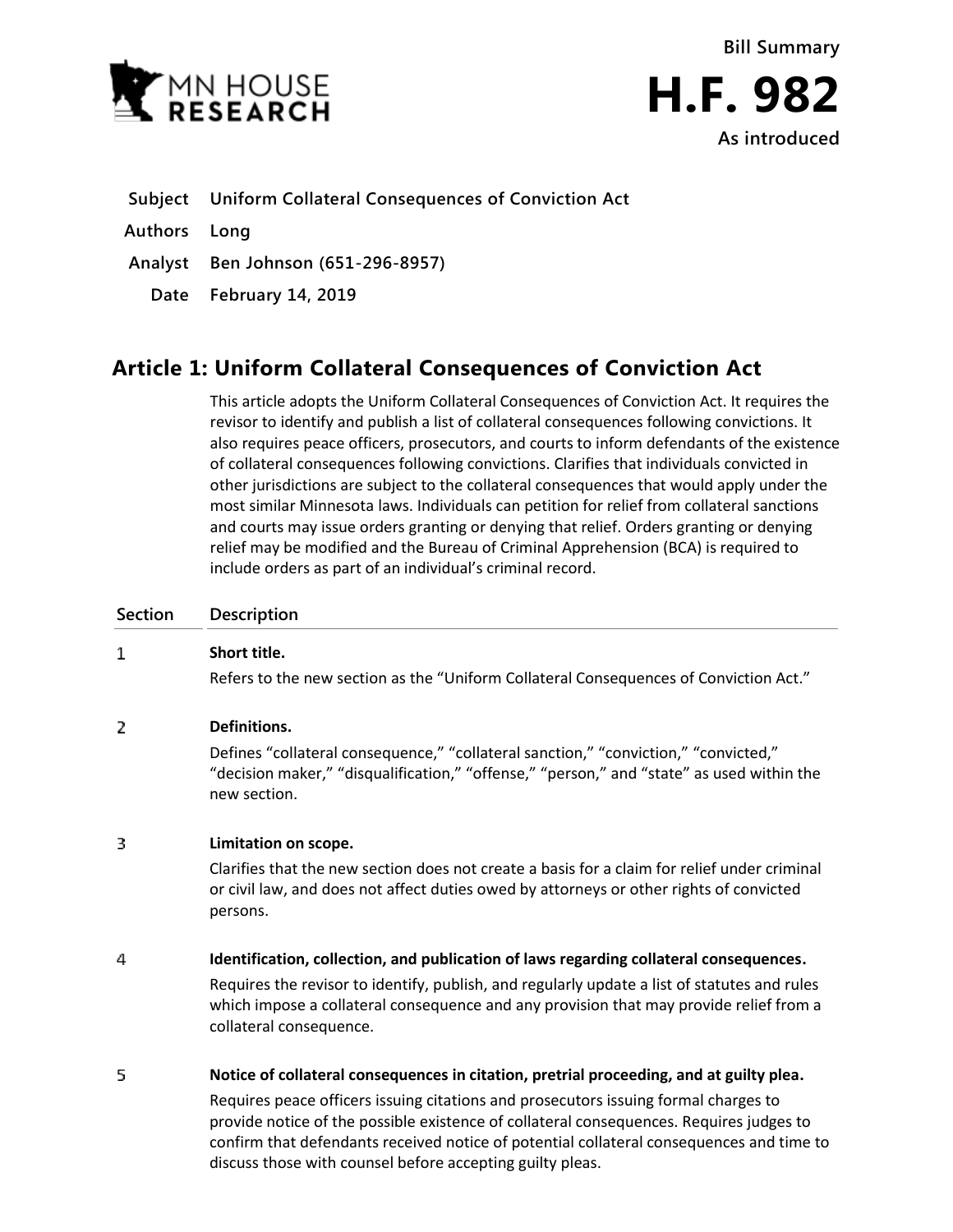### **Section Description**

### 6. **Notice of collateral consequences at sentencing and upon release.**

Requires courts and prisons or jails to provide notice of the possible existence of collateral consequences at sentencing and before release from custody.

### 7 **Authorization required for collateral sanction; ambiguity.**

Limits mandatory collateral sanctions to those created by statute, ordinance, or rule adopted under chapter 14. Directs that any ambiguity as to whether a consequence is mandatory or optional shall be interpreted as creating an optional consequence.

### 8 **Decision to disqualify.**

Requires individualized assessments to determine whether an optional collateral consequence should be imposed.

### 9 **Effect of conviction by another state or the United States; relieved or pardoned conviction.**

Permits convictions from other states and the United States to be treated as a violation of a Minnesota law with the same elements or, if there is no identical law, the most serious Minnesota law established by the elements of the other offense. Prohibits misdemeanors in other jurisdictions from being treated as felony convictions under Minnesota law, or offenses lesser than misdemeanors in another jurisdiction from being treated as criminal offenses in Minnesota. Allows juvenile adjudications in other jurisdictions to be treated as juvenile adjudications under Minnesota law with the same requirements as adult convictions. Requires Minnesota to recognize when convictions in other jurisdictions are reversed or pardoned. Requires Minnesota to recognize when convictions in other jurisdictions are expunged or vacated if the same relief is available under Minnesota law. Permits individuals convicted in other jurisdictions to seek relief from collateral consequences under Minnesota law. Prohibits using participation in a deferred adjudication or diversion programs as a basis to impose collateral consequences.

### **Order of limited relief.** 10

Permits individuals to petition for relief from collateral sanctions. Provides guidance for courts to consider granting or denying petitions for relief. Authorizes the court to charge a fee for petitions.

### 11 **Collateral sanctions not subject to order of limited relief.**

Exempts certain collateral sanctions, including: (1) registration as a predatory offender; (2) driver's license suspensions and revocations for driving while intoxicated; (3) ineligibility for employment by law enforcement agencies; and (4) eligibility to possess a firearm from relief granted by an order of limited relief.

### 12 **Issuance, modification, and revocation of order of limited relief.**

Permits judges to issue orders subject to restrictions, conditions, or additional requirements. Permits judges to restrict or revoke an order of limited relief on just cause.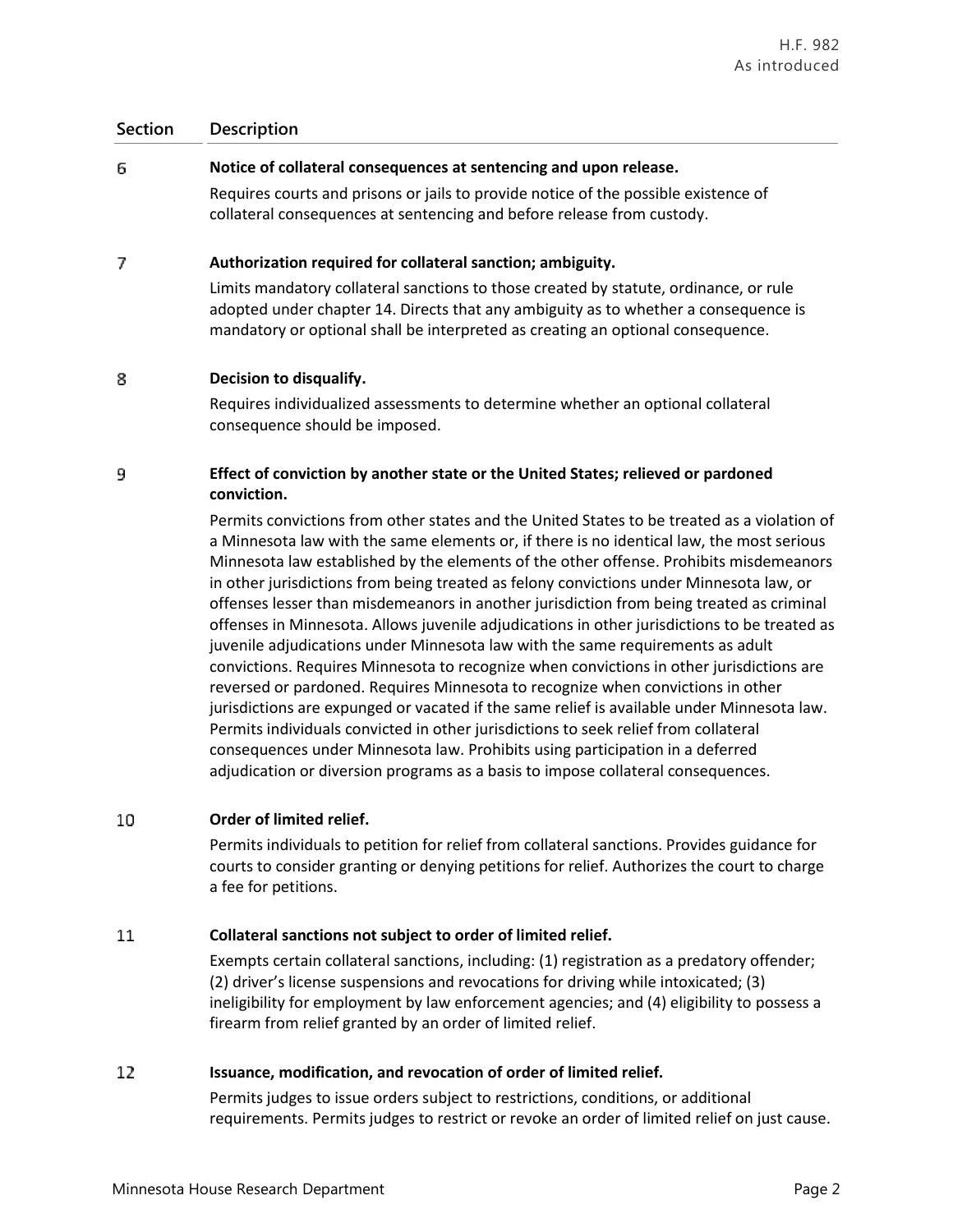### **Section Description**

The modification proceeding is subject to the civil law standard requiring a preponderance of evidence. Courts may require tests, investigations, or disclosures before issuing, revoking, or modifying an order. Orders issued under this section are public and the BCA must include orders as part of criminal history records.

### 13 **Reliance on order as evidence of due care.**

Permits orders issued under this chapter to be offered as evidence in judicial or administrative proceedings alleging negligence or other fault in hiring, retaining, licensing, leasing to, admitting to school, or otherwise transacting business with individuals to whom orders were issued.

### 14 **Uniformity of application and construction.**

Requires application and interpretation of the uniform act to consider the need to promote uniformity of the law between the states that adopt it.

### 15 **Savings and transitional provisions.**

Affirms that the provisions of the uniform act apply to all collateral consequences unless the law creating the consequence expressly exempts the consequence from the act. Affirms that existing consequences are unchanged, but that the act applies to those existing consequences.

#### 16 **Change to uniform traffic ticket and statewide standard citation.**

Requires the uniform traffic ticket to adopt the notice requirements in section 638.14 by January 1, 2020.

### 17 **Appropriation.**

Appropriates money from the general fund to the court to fulfill the duties under this article.

### 18 **Effective date.**

Establishes January 1, 2020, as the effective date for all sections other than section 5, paragraph (a). Establishes July 1, 2026, as the effective date for section 5, paragraph (a).

## **Article 2: Conforming Amendments**

This article includes provisions to conform existing statutes to the Uniform Collateral Consequences of Conviction Act. Establishes that the human services background studies procedures satisfy the requirements of section 638.17 and permits the commissioner to consider an order of relief when deciding whether to set aside a disqualification. Establishes that the act takes precedence over the existing sections describing priorities in